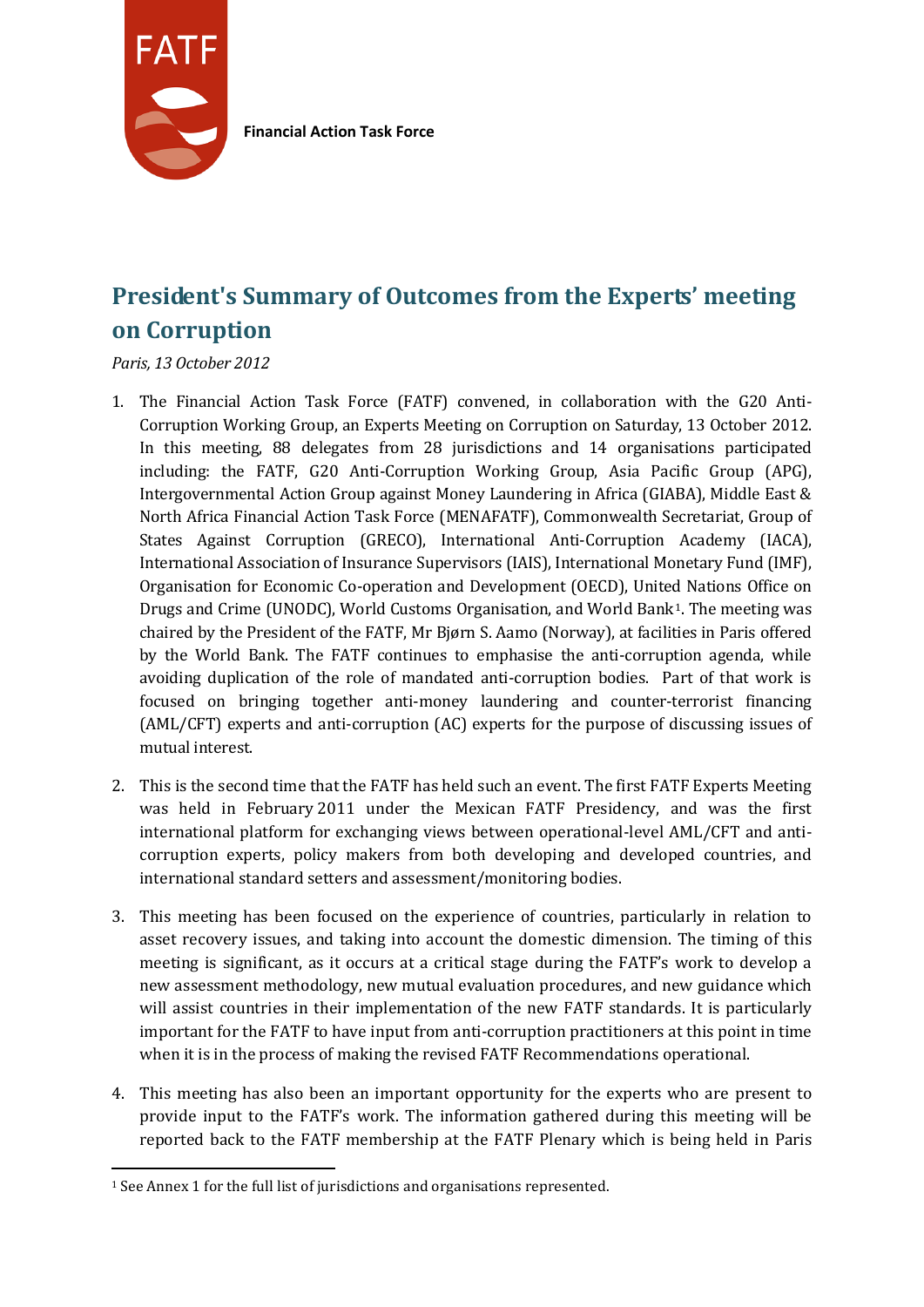next week, and will provide useful input into the development of the new assessment methodology and procedures, and guidance papers.

- 5. The key objectives for this meeting were:
	- To identify key challenges and possible solutions for facilitating international cooperation by exploiting the synergies between AML/CFT measures and AC measures;
	- To have an in-depth discussion of key issues concerning international co-operation in the context of investigating and prosecuting corruption, bribery and related money laundering offences;
	- To identify and discuss key AML/CFT tools that asset recovery practitioners should be aware of and use;
	- To use the results of the discussions as input into FATF's and anti-corruption standard setters' ongoing and future work on corruption, and
	- To identify those *FATF Recommendations* that are particularly useful for AC experts and that should be included in FATF best practices on corruption.
- 6. Experts heard presentations on the following issues: i) asset tracing and financial investigations; ii) provisional measures (freezing and seizing); iii) confiscation; and iv) asset recovery and international cooperation. Participants discussed the issues outlined below. Additionally, there was a recognition of the important synergies between the work of the FATF and the work of the G20 Anti-Corruption Working Group.

#### **Asset tracing and financial investigations**

- 7. The *FATF Recommendations* require countries to implement domestic AML/CFT measures that provide valuable tools for tracing assets, conducting financial investigations, and facilitating the confiscation of the proceeds of corruption and bribery offences. These tools can add value to a corruption case, even where it may not be possible to pursue related money laundering charges. In practice, suspicious transaction reports (STR) have uncovered corruption activity, triggered corruption investigations, and been used to support ongoing financial investigations of corrupt activity. STRs can provide a valuable source of financial intelligence for investigators in both the identification and tracing of the proceeds of corruption. Unfortunately, adequate feedback on the value of STR reporting is not always transmitted back to reporting entities. The rigorous and effective prosecution of corruption and bribery cases also provides an important source of information for money laundering cases. It is useful to preserve the closed files of such cases, as these may be reopened and used as a source of information for future investigations.
- 8. Customer due diligence (CDD), enhanced CDD for politically exposed persons (PEPs), and record keeping measures are also important tools. Where financial institutions and designated non-financial businesses and professions (DNFBP) hold accurate information about the identity of their customers, including beneficial ownership information, the ability to trace assets is greatly enhanced. Administrative authorities, such as tax authorities, can hold useful information about the ownership and control of assets, and on declared income and assets. As well, FATF Recommendation 3 requires tax crimes to be predicate offences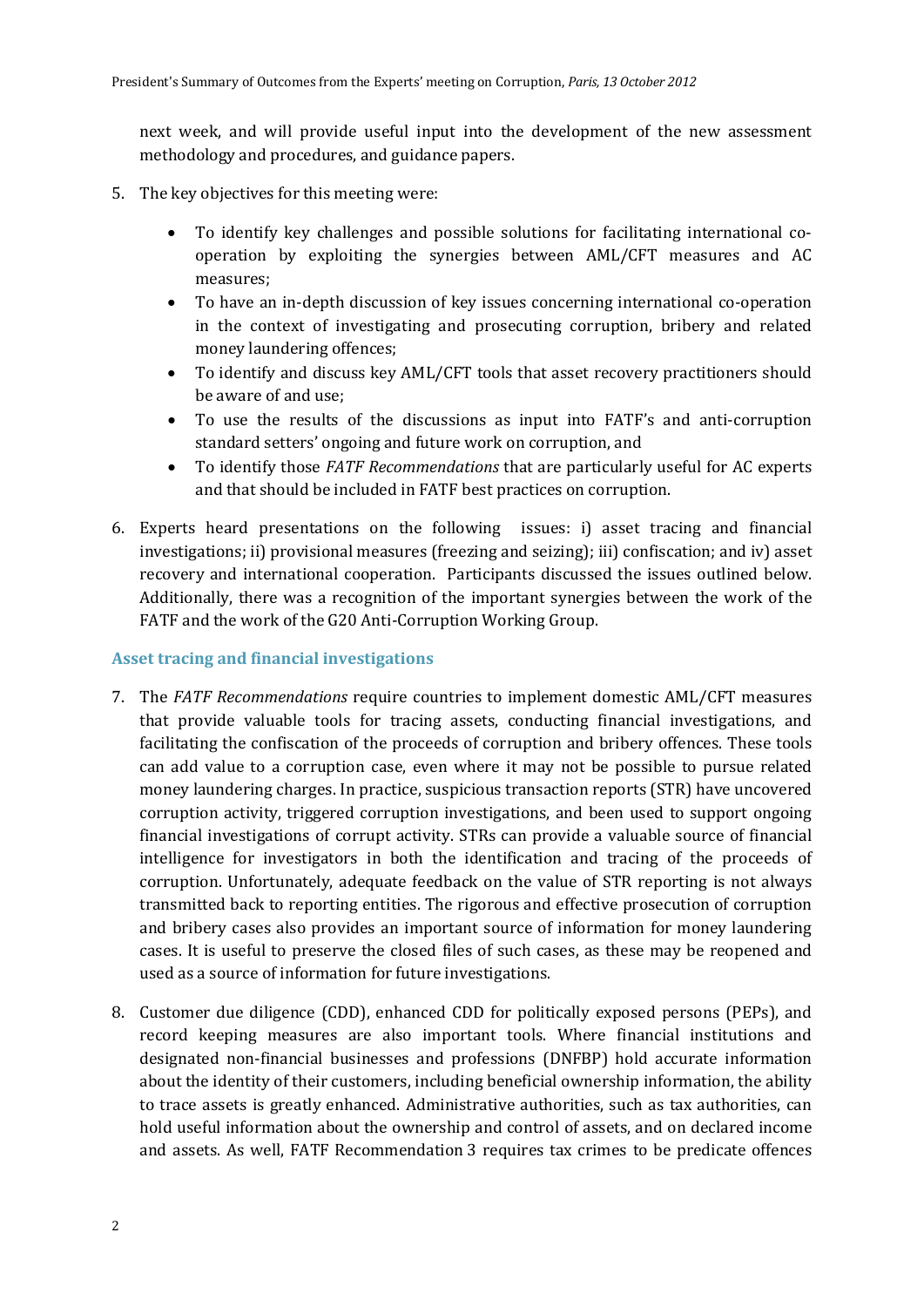for money laundering (see the definition of "designated categories of offences", as that term is defined in the Glossary to the *FATF Recommendations*).

- 9. Financial institutions and DNFBP play a key role in this process. For example, it is important for financial institutions and DNFBP to implement robust programmes to combat money laundering. This includes policies and procedures for sharing information within financial groups for AML/CFT purposes, in line with FATF Recommendation 18. Financial institutions should also be required, at a minimum, to ensure that their foreign branches and majority owned subsidiaries apply AML/CFT measures consistent with the home country requirements. Supervisors and regulators also have an important role which includes ensuring that the financial sector meets the applicable AML requirements, and understands where the corruption and bribery risks are.
- 10. It is important for countries to have mechanisms in place to facilitate domestic co-ordination and co-operation among relevant law enforcement agencies, administrative authorities, and financial intelligence units (FIUs) in the investigation and prosecution of corruption offences and related money laundering, in line with FATF Recommendation 2. International cooperation is also needed to ensure that the authorities can successfully trace assets which have been moved abroad. Networks of practitioners can be a useful tool, enabling practitioners who are working on the same case in their respective countries to come together and better coordinate their efforts.

### **Provisional measures (freezing and seizing)**

- 11. AML/CFT measures such as the *FATF Recommendations* provide for valuable tools that enable the freezing and seizing of assets related to corruption. There are also many useful tools available in international Conventions, including the *United Nations Convention against Corruption* (UNCAC)*.* The participants recognised the need for strong domestic and international cooperation to ensure that the financial intelligence gathered through AML/CFT measures can be effectively used by the authorities in corruption and related money laundering cases, and to facilitate the enforcement of foreign freezing/seizing orders.
- 12. Transforming the information which is gathered by FIUs into evidence that can be used in court to support a freezing/seizing action is sometimes challenging. Where the enforcement of a domestic freezing/seizing order is being sought, further obstacles may arise if the processes and standard of proof required by the requested country are not well understood by the requesting country. The challenges associated with international corruption cases were also discussed including: the length, complexity and cost of investigations; the difficulties associated with obtaining evidence to the required standard; and the complexity of restraining assets internationally.
- 13. It is important to ensure that stolen assets do not remain frozen abroad indefinitely. Countries need to implement effective measures which facilitate international cooperation, and also respect the important principles of due process, rule of law and fundamental human rights. Experience in recent years has shown the difficultly of transforming a national freezing action into a successful confiscation and asset recovery action which results in the frozen assets being returned to the countries and people from whom they were stolen. The participants recognised that this is an area which would benefit from further capacity building and resources.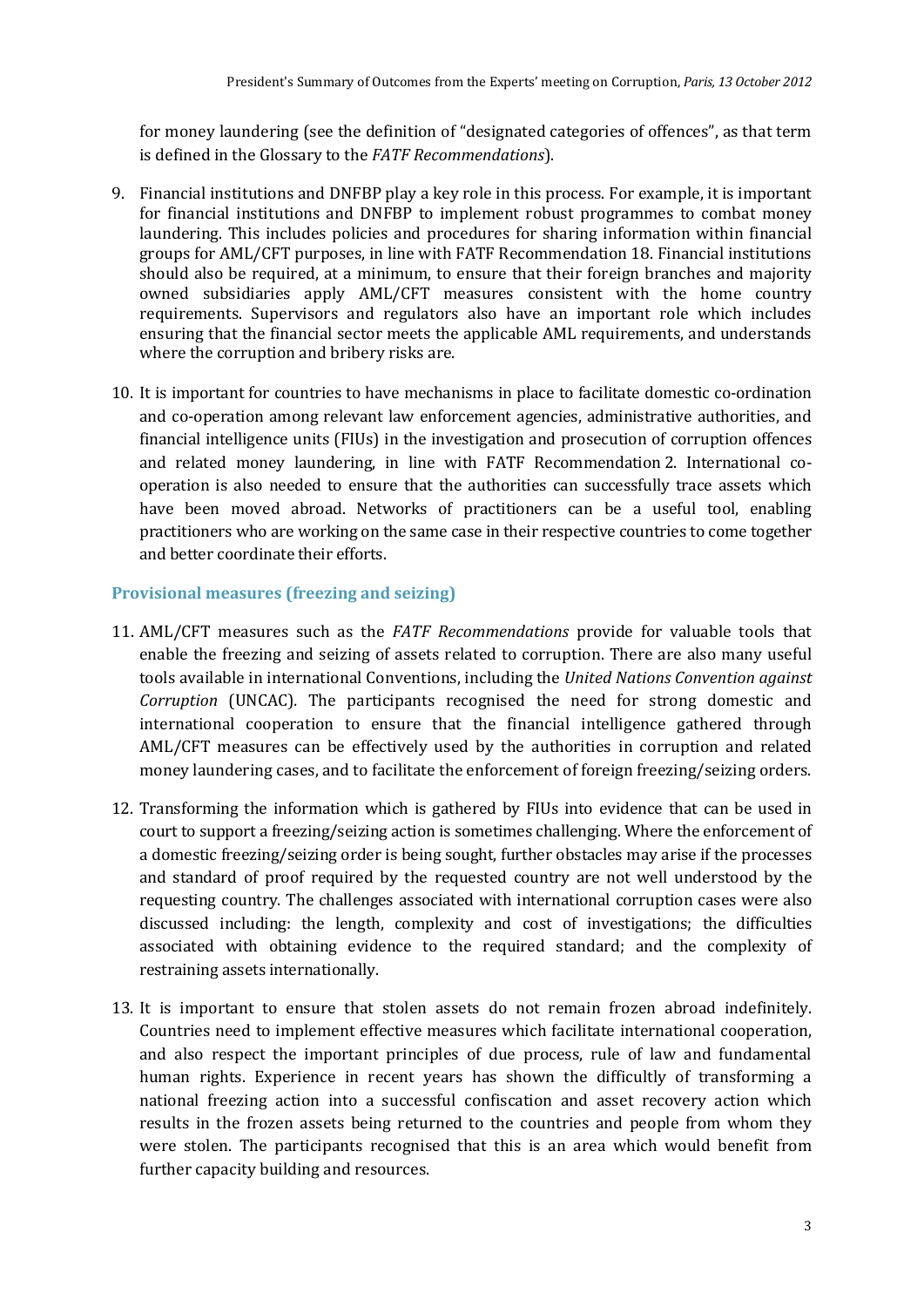#### **Confiscation**

- 14. AML/CFT measures are useful in facilitating the confiscation of assets in corruption and related money laundering cases. The participants discussed a number of successful cases of international cooperation involving confiscation. Many countries already have in place sufficient legal frameworks to enable confiscation, including non-conviction based confiscation. However, in practice, action is sometimes not taken swiftly enough, and before the assets are hidden or moved abroad. The ease of moving money electronically or through the use of cash couriers or bulk cash smuggling, combined with the use of legal persons and arrangements (including shell companies and trusts), and the lack of accurate information on beneficial ownership create serious obstacles to confiscation. The effective implementation of AML/CFT measures as required by the *FATF Recommendations* and other international instruments, such as the *OECD Anti-Bribery Convention,* are valuable tools for addressing these issues.
- 15. Taking confiscation action in international corruption cases can be particularly challenging because much of the evidence in a foreign bribery cases is often not locally available. Political upheaval and social unrest can sometimes create practical impediments to secure Information exchange with foreign counterparts. It is also important to focus on both the demand side and the supply side of bribery transactions. It was also noted that multiple legal proceedings create complexity in confiscation cases. For example, assets might be dissipated in the course of a criminal case, leaving little for victims who are seeking compensation or restitution through a civil action. Overall, the participants recognised that there is a great need for further capacity building in this area.

#### **Asset recovery and international cooperation**

- 16. Effective and timely international cooperation is essential for the recovery of assets related to corruption. The necessary legal frameworks for international cooperation should be in place, based on international instruments such as the UNCAC, and the *FATF Recommendations*. The *FATF Recommendations* require countries to implement a strong framework for information sharing. Under FATF Recommendation 37, countries should provide the widest possible range of mutual legal assistance (MLA) in relation to money laundering and associated predicate offences such as corruption and bribery. Under FATF Recommendation 38, countries should have the authority to take expeditious action in response to requests by foreign countries to identify, freeze, seize and confiscate the proceeds of crime. Where dual criminality is required for MLA, it is important for countries to have criminalised an adequate range of corruption and bribery offences, and related money laundering, in line with FATF Recommendation 3. Participants agreed that these requirements are particularly important in asset recovery cases, given their international dimension.
- 17. There are many potential obstacles to effective mutual legal assistance which can seriously delay and thwart the investigation and prosecution of corruption, bribery and related money laundering. For example, not all countries have established an FIU with sufficient capacity to trace assets and cooperate with foreign counterparts. The cross-jurisdictional aspect of cases involving stolen assets creates legal and practical complexities, including those of language. Corruption can negatively impact how the rule of law is applied in some countries, which can impede their ability to provide international cooperation effectively.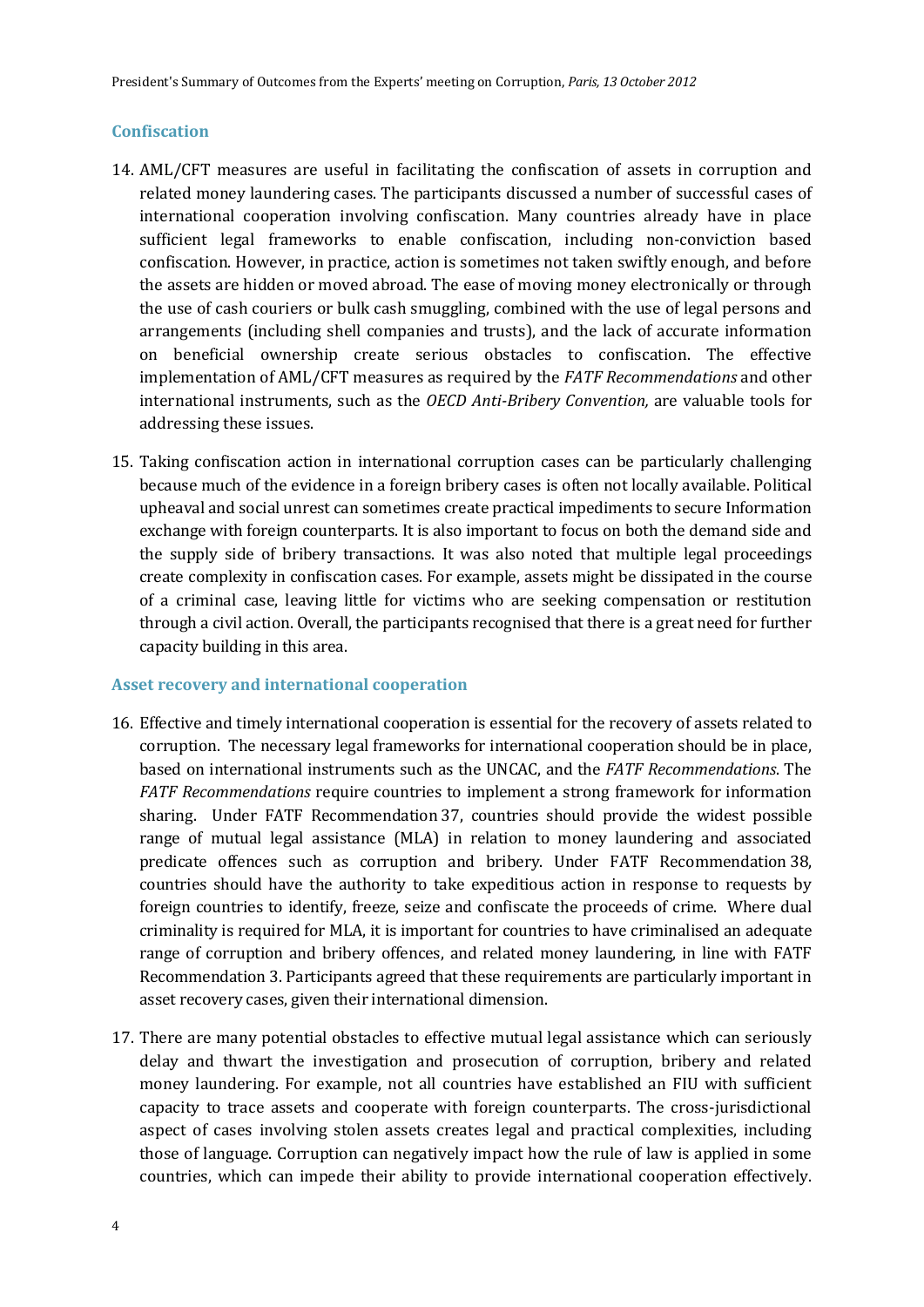Conflicts can arise where mirror proceedings are not underway in the country where the predicate offence was committed as well as in the country where the assets are held, and the UNCAC provides for mechanisms to help address this issue, such as spontaneous information exchange.

18. Proactive approaches are particularly useful including: spontaneous information exchanges among competent authorities and making effective use of FIU information transmission channels and exchange mechanisms, in line with FATF Recommendation 40; utilising open source information; taking a multi-agency approach and strategic planning, in line with FATF Recommendation 2; and developing a case management strategy with the country from where the assets were stolen and other countries which may be holding stolen assets (*e.g.,* to consider issues such as which country should start the criminal, civil or administrative proceedings). The participants also noted that a number of supporting initiatives are available to help countries manage these issues, including the Stolen Asset Recovery Initiative (StAR) which is a partnership between the World Bank and the UN Office on Drugs and Crime (UNODC).

## **Conclusions**

19. Both anti-corrruption and AML experts confirmed that there is a growing recognition that, even though anti-corruption and AML efforts are mutually reinforcing, they have not always been brought together effectively. It would be extremely useful to have a greater understanding, at the policy, legislative, operational and enforcement levels of how AML/CFT measures may be effectively leveraged in the fight against corruption. Developing tools which take into account the needs of anti-corruption experts, such as best practices, to further this understanding could usefully advance cooperation and the effectiveness of both anti-corruption and AML/CFT efforts. The participants noted that anti-corruption and AML/CFT experts should continue working together on these important issues.

FATF Experts Meeting on Corruption 13 October 2012